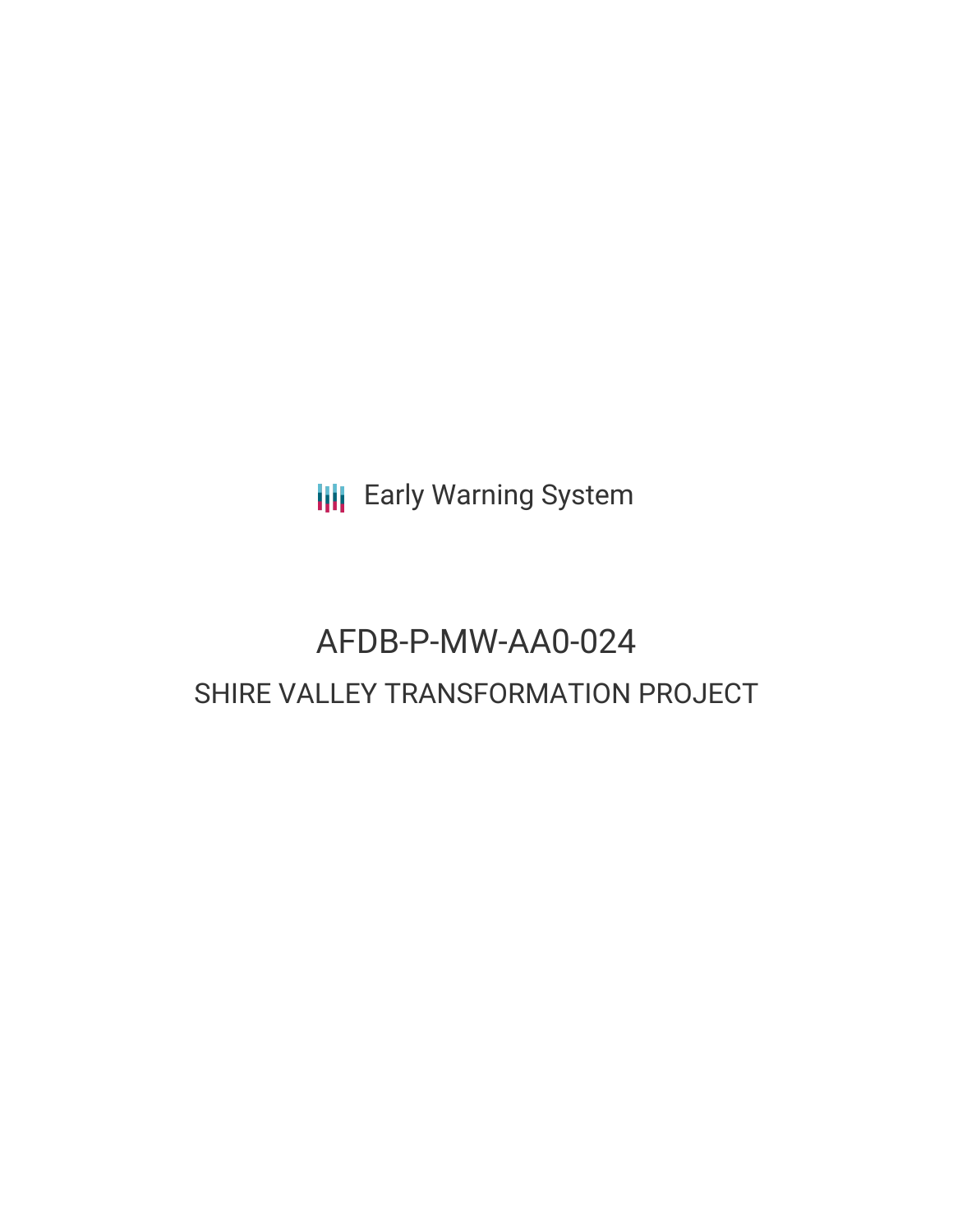

# **Quick Facts**

| <b>Countries</b>              | Malawi                          |
|-------------------------------|---------------------------------|
| <b>Financial Institutions</b> | African Development Bank (AFDB) |
| <b>Status</b>                 | Approved                        |
| <b>Bank Risk Rating</b>       |                                 |
| <b>Voting Date</b>            | 2018-12-04                      |
| <b>Borrower</b>               | Government of Malawi            |
| <b>Sectors</b>                | Agriculture and Forestry        |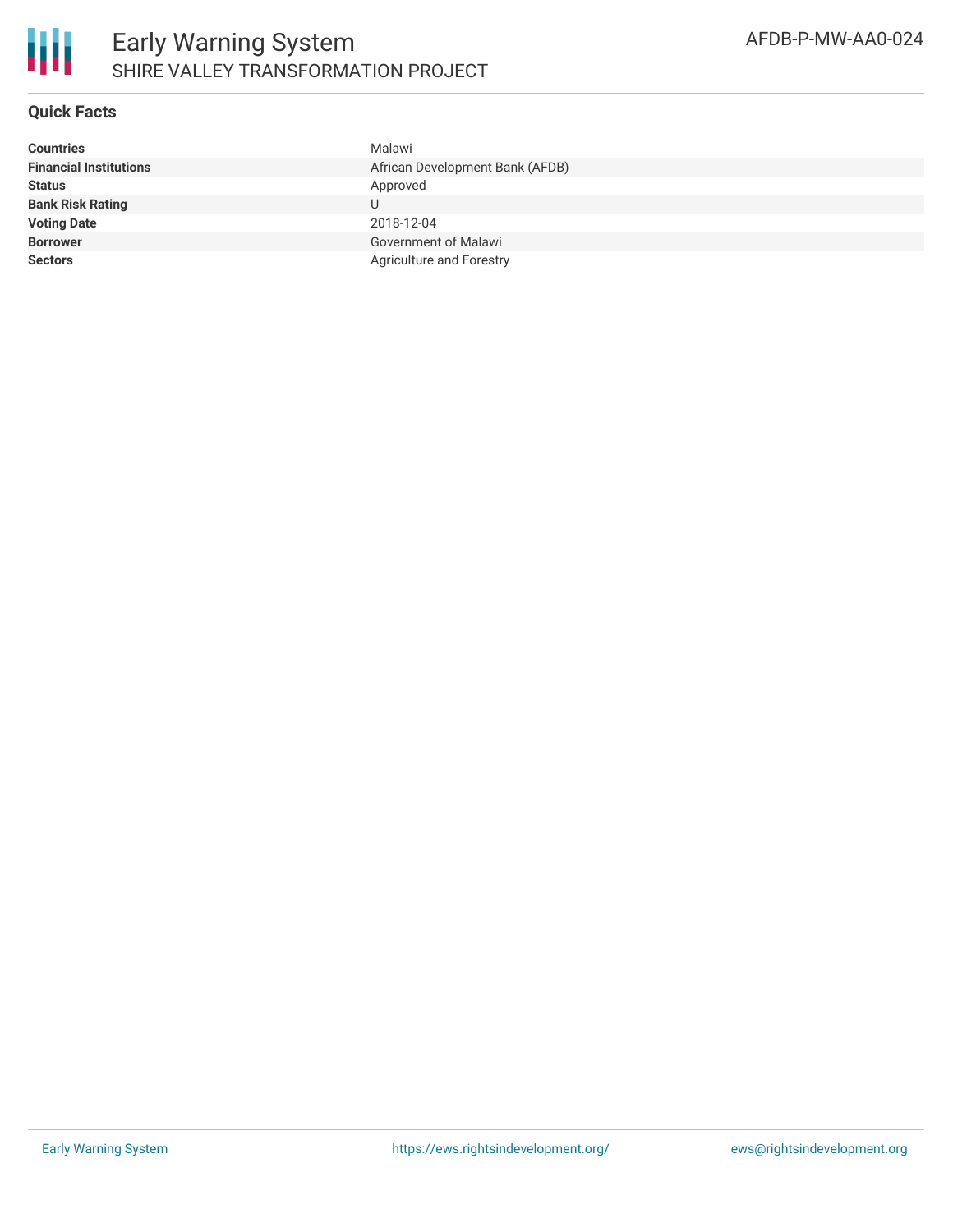# **Project Description**

According to bank documents, the major objective of the Lower Shire Valley Irrigation Project is to exploit the high irrigation potential of the Valley through the development of gravity-fed irrigation from the Shire River, expanding coverage and providing complementary infrastructure and services in order to increase agriculture production and farm-based incomes hence ensuring food security and poverty reduction.

The project comprises 4 main components:

- 1. Irrigation Facilities and Structures intake and head works, the irrigation distribution system (feeder canal, north junction pipe and south junction canal, main canal, branch canals, tertiary and quaternary irrigation networks, drainage networks, road network and auxiliary facilities);
- 2. Rural Infrastructure development , Infrastructure Development, Road Network: Domestic Water Supply and Sanitation, Telecommunication, Schools, Health Facilities
- 3. Agricultural Production Development- Farm Size and Cropping Patterns, Crop Selection Criteria, Crop Protection, Livestock Development, Fisheries Development:
- 4. d) Agro-Processing Facilities e) Project Management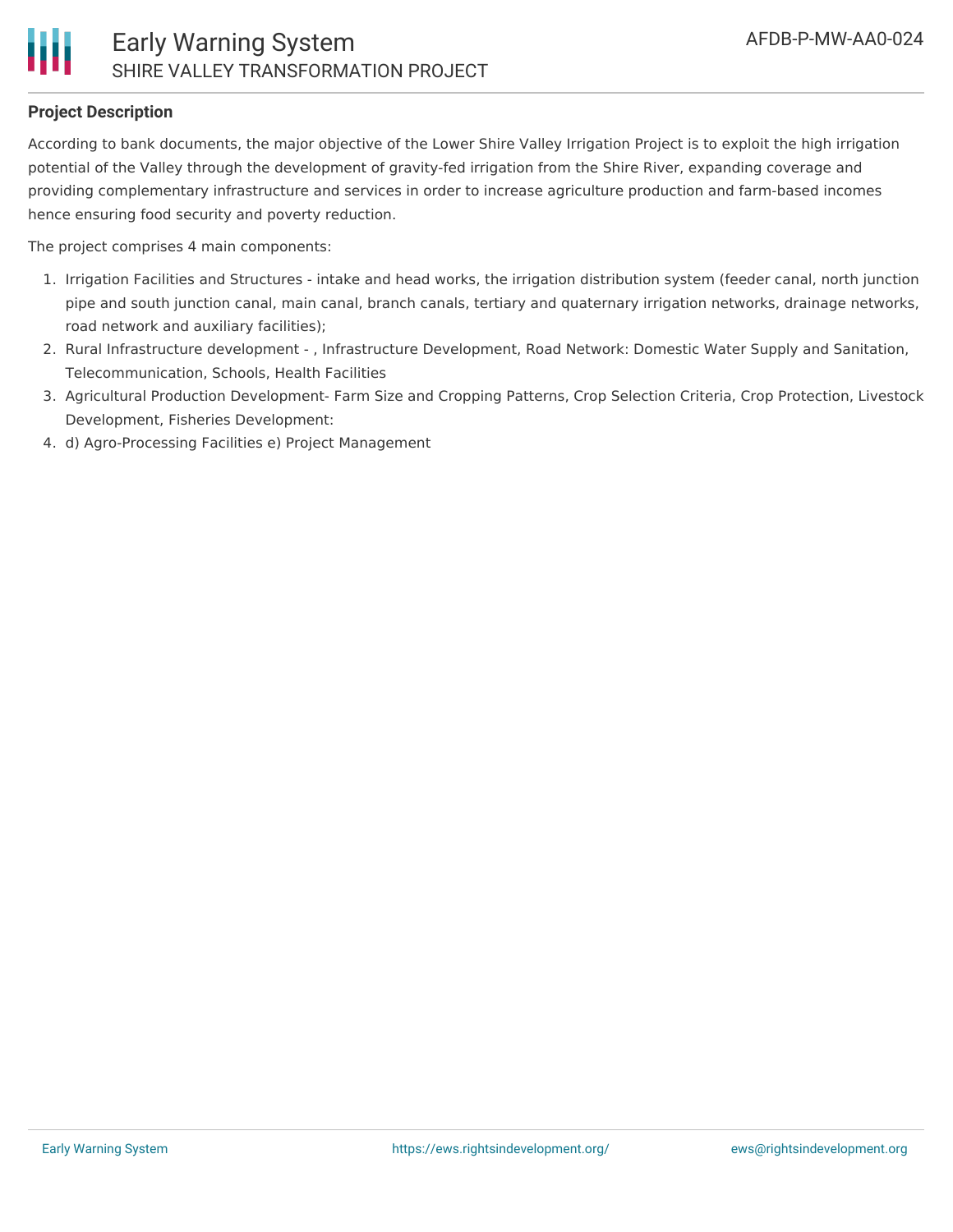

#### **Investment Description**

African Development Bank (AFDB)

**Total cost**: 50000000 **Currency**: UAC

**Source(s) of financing ADF**: 20000000 **Government**: 1750000 **NTF**: 4500000 **OPEC**: 11060000